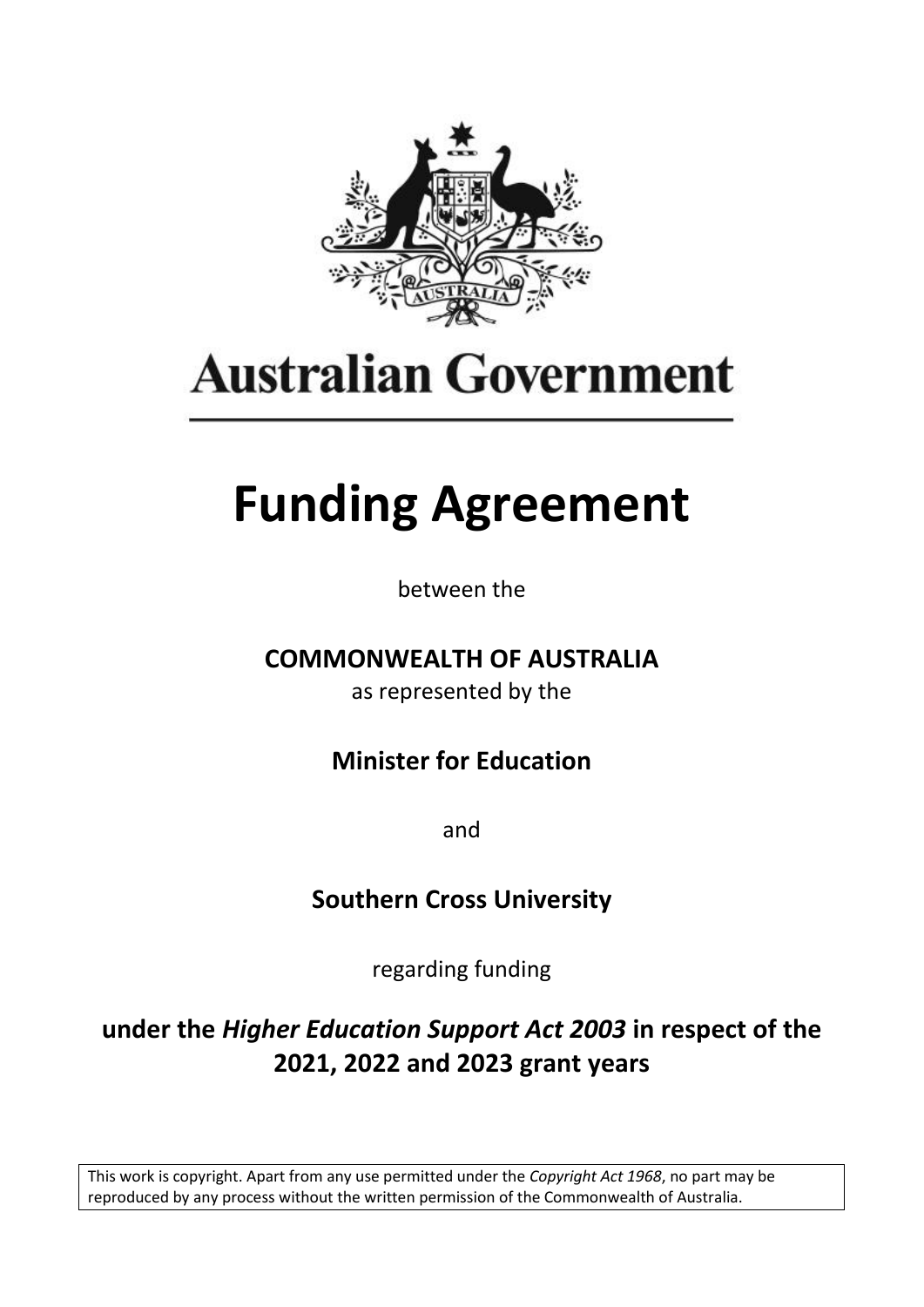This page has been intentionally left blank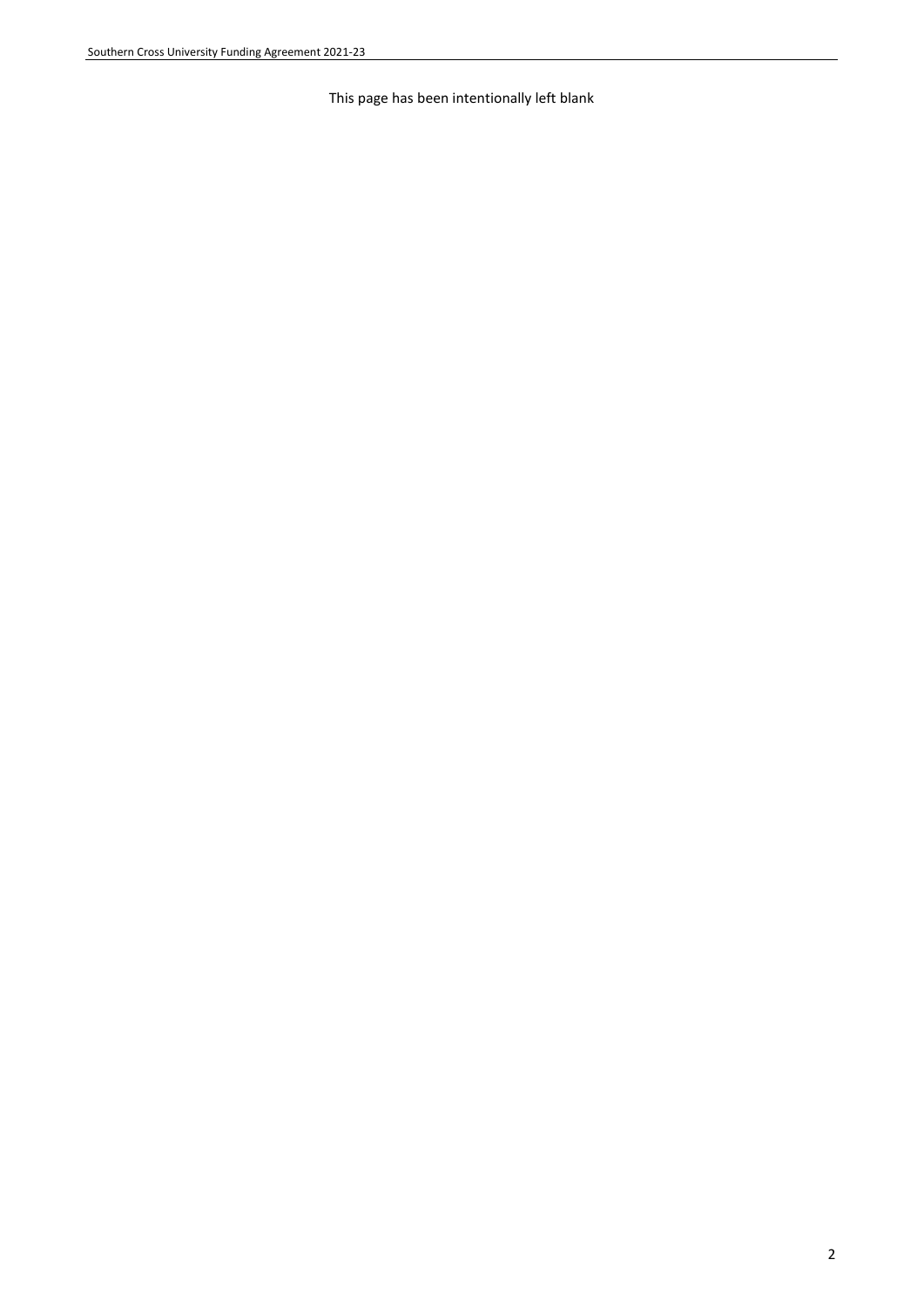# **Parties and Recitals**

**THIS AGREEMENT** is made on the date on which it is executed by the Commonwealth of Australia

# **BETWEEN**

**THE COMMONWEALTH OF AUSTRALIA** represented by the Minister for Education ('the Commonwealth') [ABN 12 862 898 150]

# AND

**Southern Cross University**, **PO Box 157, LISMORE NSW 2480** ('Provider') [ABN 41 995 651 524]

# **RECITALS**

- A. The Provider meets the requirements of paragraph 30-1(1)(a) of HESA.
- B. This funding agreement meets the requirements under subsection 30-25(1) of HESA in respect of the 2021, 2022 and 2023 grant years.
- C. Entering into this agreement is a requirement under subparagraph 30-1(1)(a)(ii) of HESA for a Commonwealth Grant to be payable to the Provider under Part 2-2 of HESA.
- D. Subject to subsections 30-25(2A) and 30-25(2B) of HESA, this funding agreement specifies conditions to which the Commonwealth Grant is subject that are additional to the conditions that apply to the Commonwealth Grant under Division 36 of HESA.
- E. This agreement complements the mission-based compact between both parties setting out how the Provider's mission aligns with the Commonwealth of Australia's goals for higher education.
- F. This agreement also gives the Provider an overview of other Commonwealth funding provided under HESA and relevant legislative instruments. This overview is for information only and is set out in the 'Background and Description of Commonwealth Funding' section that follows.
- G. Under section 36-65 of HESA, the Provider must comply with this funding agreement.

# **BACKGROUND AND DESCRIPTION OF COMMONWEALTH FUNDING**

The Commonwealth of Australia will provide funding under the three broad streams below, as administered by the Department of Education, Skills and Employment (Department), subject to relevant HESA provisions, the conditions of this agreement, and the conditions of any grants provided under each funding stream, which provide the essential building blocks to support world-class teaching and research effort in line with this shared goal. The Provider agrees to use this funding as intended to drive quality higher education and research in the public interest.

# *1. Teaching base grants*

In accordance with Division 33 of HESA and as set out in Part A of this agreement, the Provider will receive a total basic grant amount (TBGA) in Commonwealth Grant Scheme funding, which is an amount up to the sum of the Provider's:

- maximum basic grant amount (MBGA) for higher education courses
	- o may include funding for the Provider to partner with a Regional University Centre (RUC). This funding component is to be used to support the objectives of the RUC.
	- $\circ$  provides a flexible funding envelope within which funding can be moved between disciplines (excluding medicine) and course levels (sub-bachelor, bachelor and postgraduate).
- MBGA for designated higher education courses (currently only courses of study in medicine)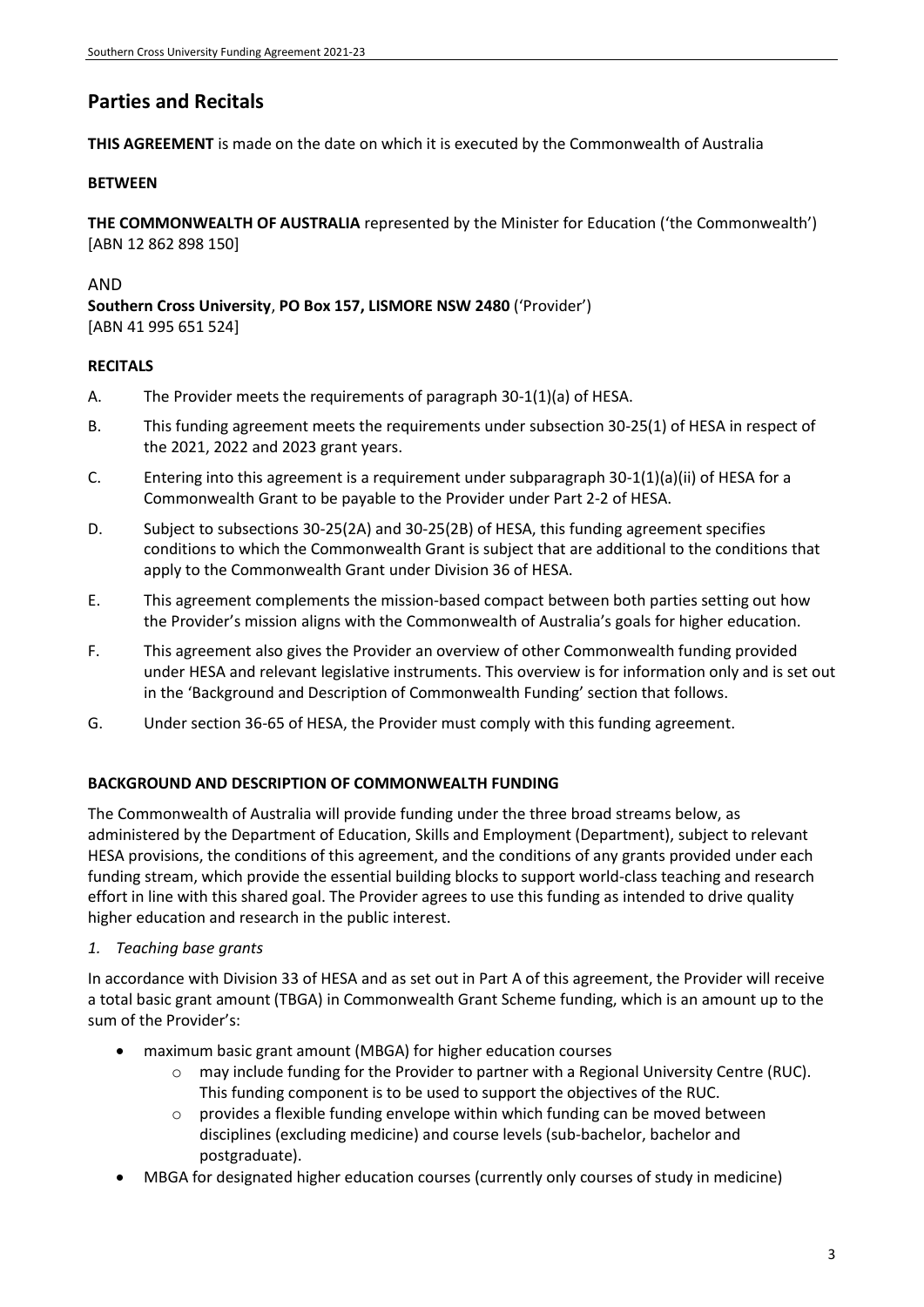• any funding the Provider receives for demand driven higher education courses, calculated in accordance with section 33-5 of HESA and on the basis of the new funding cluster rates commencing on 1 January 2021.

The Provider may also receive other loading amounts as specified in paragraph 33-1(1)(b) of HESA, and worked out in accordance with the *Commonwealth Grant Scheme Guidelines 2020*. The Transition Fund Loading will be provided in accordance with the *Commonwealth Grant Scheme Guidelines 2020.*

*2. Research base grants*

The Research Block Grants are calculated in accordance with Part 2-3 (Other grants) and 2-4 (Commonwealth scholarships) of HESA and comprise two components:

- The Research Training Program (RTP), which supports the training of students undertaking Research Doctorate and Research Masters courses, as set out in the *Commonwealth Scholarships Guidelines (Research) 2017*.
- The Research Support Program (RSP), which provides a flexible funding stream to assist eligible providers with the systemic costs of university research, as set out in the *Other Grants Guidelines (Research) 2017*.

Grants for the relevant program will be made to eligible providers through the relevant instrument and on the conditions set out in the relevant instrument. If the provider reports any unspent RSP grant amounts to the Department in relation to the 2021 grant year, the Department will approve the rollover of any unspent amounts into the 2022 grant year. Further, if the Provider spends RSP grant amounts on RTP scholarships, the conditions set out in *Commonwealth Scholarships Guidelines (Research) 2017* apply to these scholarships.

# *3. Engagement base grants*

There are three grants available to eligible providers under this funding stream that have been established as programs under the *Other Grants Guidelines (Education) 2012*:

- The National Priorities and Industry Linkage Fund (NPILF) which supports the vital functions of engagement with industry, development of industry-relevant course material, optimisation of the course mix for local economies, and provision of work-integrated learning opportunities for students.
- The Indigenous, Regional and Low Socio-Economic Status Attainment Fund (IRLSAF) which supports initiatives to improve access and participation for groups in the population with lower participation and attainment rates, including Indigenous persons, students from low socio-economic backgrounds, and those from regional areas and remote areas. Refer to Appendix 2 for further details.
- The National Institutes Program which provides funding to eligible providers to support national institutes.

Conditions applying to the relevant program are set out in the *Other Grants Guidelines (Education) 2012* and the conditions of grant (if any) made by the Minister. Grants under the relevant program will be made to eligible providers under the *Other Grants Guidelines (Education) 2012*.

Eligible providers may also receive grants under Part 2-3 (Other grants) of HESA in relation to the Tertiary Access Payment (TAP). The TAP provides a one-off, non-indexed, means-tested payment to school-leavers from outer regional or remote areas who relocate more than 90 mins to undertake full-time, higher-level tertiary education (Certificate IV or above). Conditions applying to grants for the TAP will be set out in the conditions of grant made by the Minister.

The Provider may also receive other grants for ad hoc programs or projects under Part 2-3 (Other grants) of HESA and/or the *Other Grants Guidelines (Education) 2012*. Conditions applying to these grants are set out in the *Other Grants Guidelines (Education) 2012* and/or the conditions of grant (if any) made by the Minister.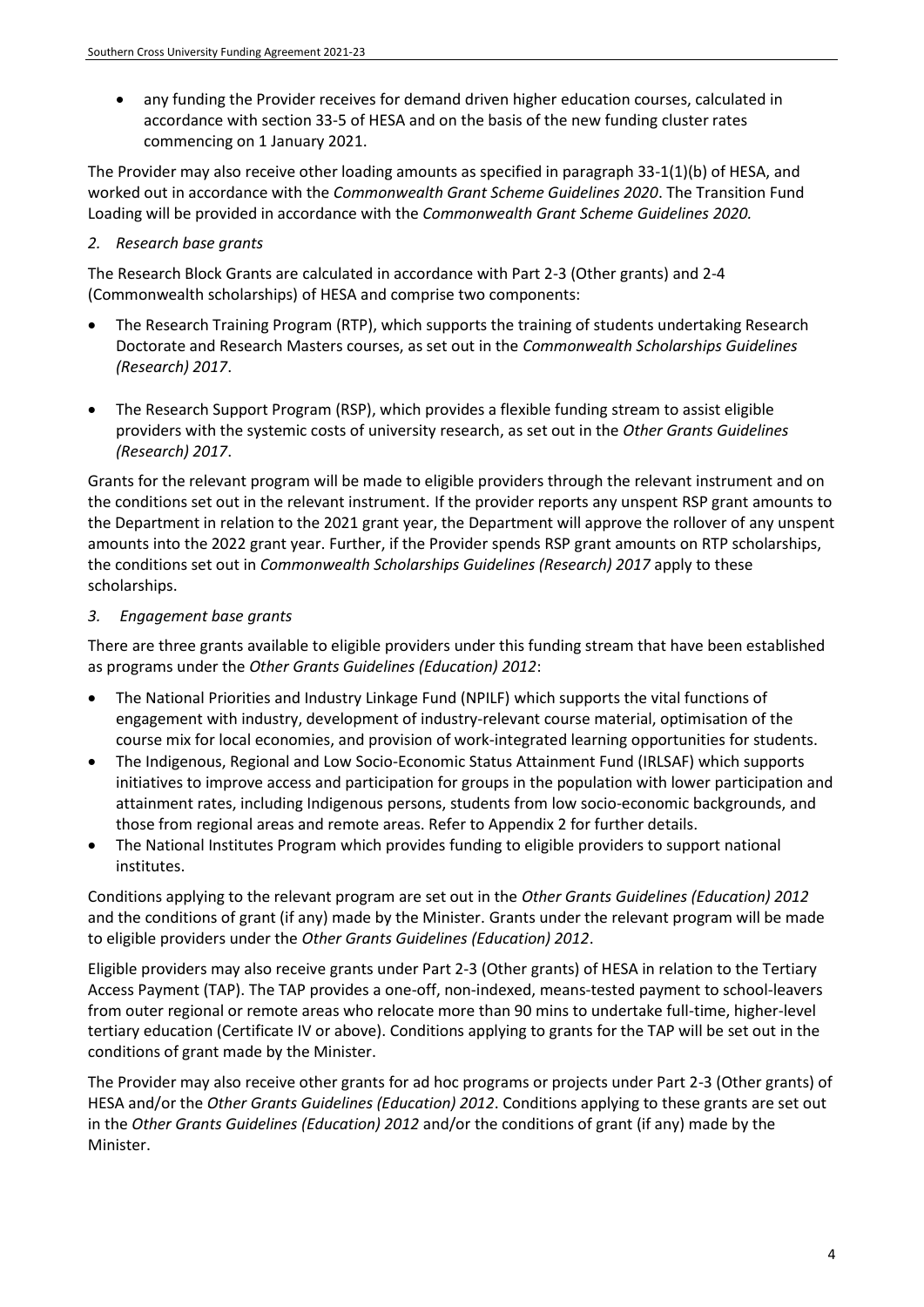#### *Indicative maximum funding amounts*

Indicative maximum funding amounts for each of these funding streams are shown in the following table. The table does not include amounts for any ad hoc grants made under Part 2-3 (Other grants) of HESA and/or the *Other Grants Guidelines (Education) 2012*. The amounts in the table are included for reference only and are not intended to pre-empt or otherwise affect the making of any grant under, or in accordance with, HESA, the *Commonwealth Grant Scheme Guidelines 2020*, the *Other Grants Guidelines (Education) 2012*, the *Other Grants Guidelines (Research) 2017* or the *Commonwealth Scholarships Guidelines (Research) 2017*. The amount of funding the Provider actually receives will be calculated based on HESA and the relevant legislative instrument.

|  | Table 1: Summary of indicative maximum funding amounts |
|--|--------------------------------------------------------|
|--|--------------------------------------------------------|

| <b>Funding</b>                                                                                                                                 | 2021 (\$m)                              | 2022 (\$m)                        | 2023 (\$m)                        |
|------------------------------------------------------------------------------------------------------------------------------------------------|-----------------------------------------|-----------------------------------|-----------------------------------|
| 1. Teaching                                                                                                                                    |                                         |                                   |                                   |
| Higher education courses (MBGA<br>funding envelope, including an<br>amount contingent on meeting<br>performance-based funding<br>requirements) | \$89,454,637                            | \$83,604,645                      | \$83,758,900                      |
| Additional amounts for RUCs<br>(included in the Provider's MBGA<br>for higher education courses<br>shown above)                                | N/A                                     | N/A                               | N/A                               |
| MBGA for designated higher<br>education courses (medicine)                                                                                     | \$0                                     | \$0                               | \$0                               |
| Any funding for demand driven<br>higher education courses<br>(amounts to be paid based on<br>actual student enrolments)                        | \$4,427,061*<br>Will be paid on actuals | Will be paid on actuals           | Will be paid on<br>actuals        |
| Loading amounts (including<br><b>Transition Fund Loading)</b>                                                                                  | \$4,563,886                             | \$1,193,254                       | \$0                               |
| 2. Research                                                                                                                                    |                                         |                                   |                                   |
| Research Training Program                                                                                                                      | \$4,119,556                             | To be determined prior<br>to 2022 | To be determined<br>prior to 2023 |
| Research Support Program                                                                                                                       | \$5,964,549                             | To be determined prior<br>to 2022 | To be determined<br>prior to 2023 |
| 3. Engagement                                                                                                                                  |                                         |                                   |                                   |
| <b>NPILF</b>                                                                                                                                   | \$3,250,000                             |                                   |                                   |
| <b>IRLSAF</b>                                                                                                                                  | \$5,703,868                             |                                   |                                   |
| <b>Tertiary Access Payment</b>                                                                                                                 | \$616,000**                             | To be determined prior<br>to 2022 | To be determined<br>prior to 2023 |
| <b>Total</b>                                                                                                                                   | \$118,099,557                           |                                   |                                   |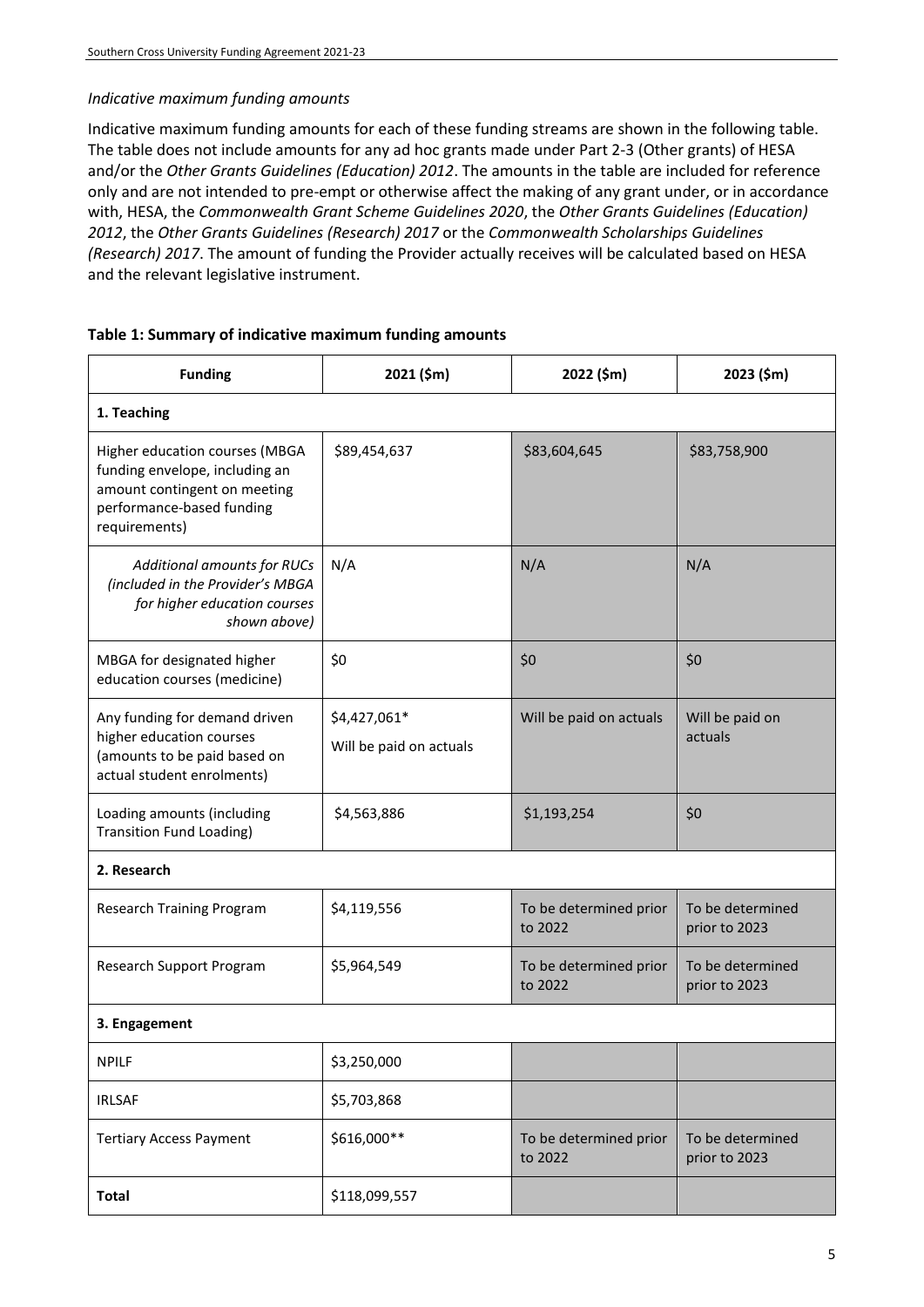**\*Demand driven higher education courses funding note:** The initial demand driven higher education courses advance payment has been based on the University's equivalent full-time student load estimate provided to the Department in December 2020. This advance payment will be revised based on estimates received from the University in April and October 2021. The demand driven advance is expected to be reconciled against actual data in mid-2022.

### **\*\* The TAP grant funds are in two parts:**

- (a) grant funds for scholarships to students of \$560,000 for 112 scholarships
- (b) grant funds for TAP program administration of \$56,000 to undertake promotion, administration and reporting activities
- (c) To ensure as many students as possible have access to a payment, the Department will assess the utilisation of scholarships at all universities in April 2021 and reallocate unused scholarships proportionately to universities with excess demand.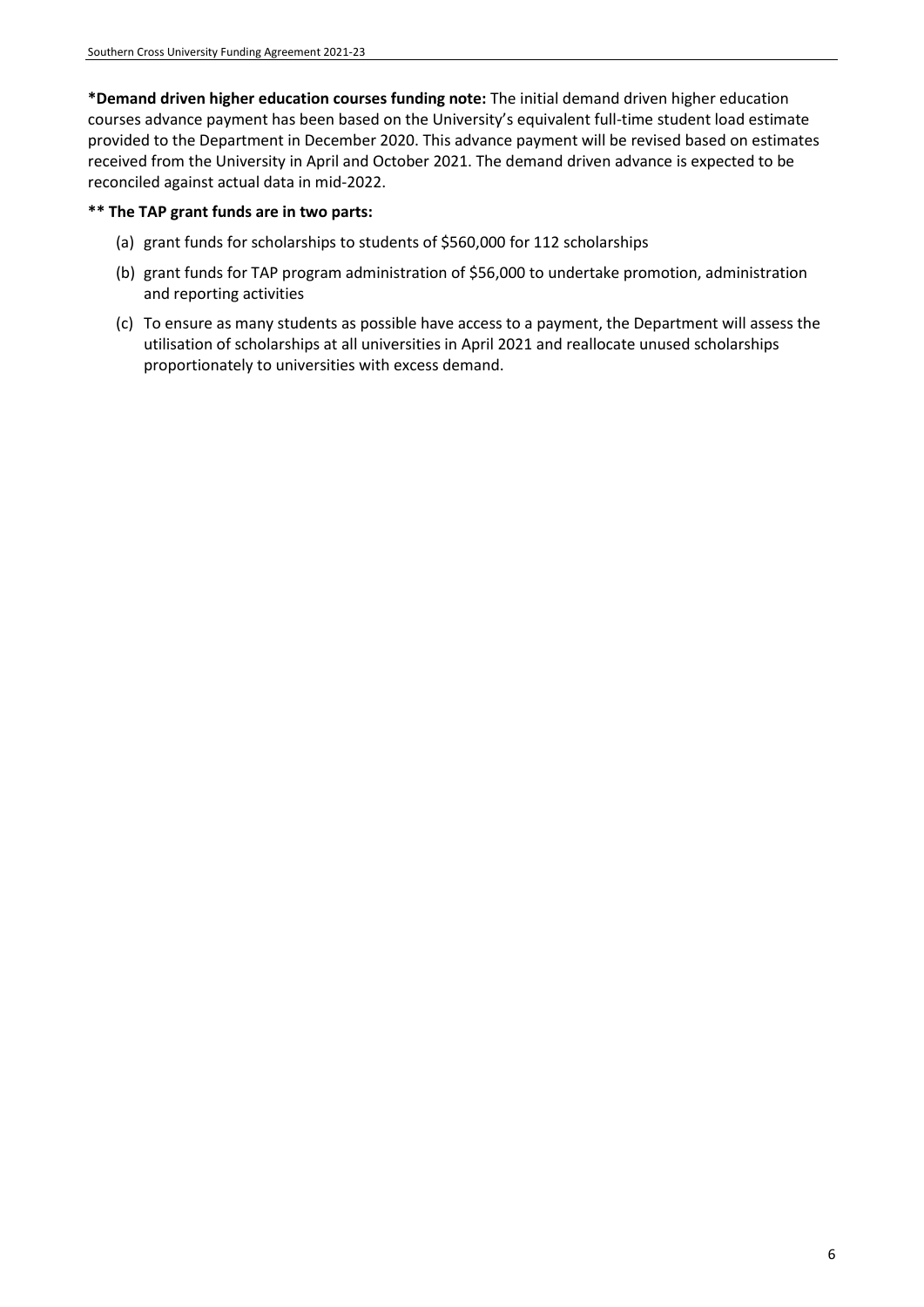# **NOW IT IS AGREED** as follows:

# **PART A: Commonwealth Grant Scheme funding**

*Commonwealth Grant Scheme funding amount and payment arrangements*

- 1. The Commonwealth will pay to the Provider the CGS funding amount for the 2021, 2022 and 2023 grant years, calculated in accordance with Division 33 of HESA.
- 2. The Commonwealth will notify the Provider before the start of the relevant Grant Year covered by this agreement about the CGS advances in respect of amounts expected to become payable to the Provider for the relevant Grant Years under subsection 164-10(1) of HESA for:
	- 2.1. higher education courses;
	- 2.2. designated higher education courses; and
	- 2.3. demand driven higher education courses.
- 3. Amounts payable as CGS advances may be adjusted throughout the relevant Grant Year based on information provided to the Commonwealth by the Provider.
- 4. CGS advances made in respect of a Grant Year will be reconciled with CGS funding payable to the Provider for the relevant year. This reconciliation will occur in the year following the Grant Year when actual student enrolment data for the Grant Year is finalised and provided to the Commonwealth. If the amount of an advance paid to the Provider exceeds the amount that becomes payable to the Provider, the Commonwealth will seek recovery of the overpaid amount from the Provider under subsection 164-10(1A) of HESA.
- 5. To ensure the Provider is able to keep operating and employing staff in the aftermath of the COVID-19 pandemic, the Commonwealth has created the Higher Education Continuity Guarantee (HECG) as a program under the *Other Grants Guidelines (Education) 2012*. The Commonwealth will provide grants to eligible providers under the HECG for the Grant Years 2021, 2022 and 2023. The HECG has colloquially been referred to as the 'CGS funding guarantee' for the relevant Grant Years.

# *Estimates of Commonwealth supported places*

6. The Provider must provide accurate and timely estimates of Commonwealth supported places, including the number of grandfathered students and non-grandfathered students expected to study in Commonwealth supported places, for the current year and future years, as required by the Commonwealth.

# *Provision of other data*

7. The Provider must provide data relating to revised transparency arrangements as requested, including in relation to admissions processes and the cost of teaching and scholarship. This includes providing the data in the form and at the times required by the Commonwealth to support the national admissions platform.

#### **Section One: Higher education courses**

#### *Maximum basic grant amount for higher education courses*

8. The maximum basic grant amounts for higher education courses, specified for the purposes of paragraph 30-27(1)(a) of HESA, for the Grant Years covered by this agreement, are set out in Table 1a of Appendix 1. Appendix 1 also contains additional conditions in relation to the maximum basic grant amount for higher education courses with which the Provider must comply.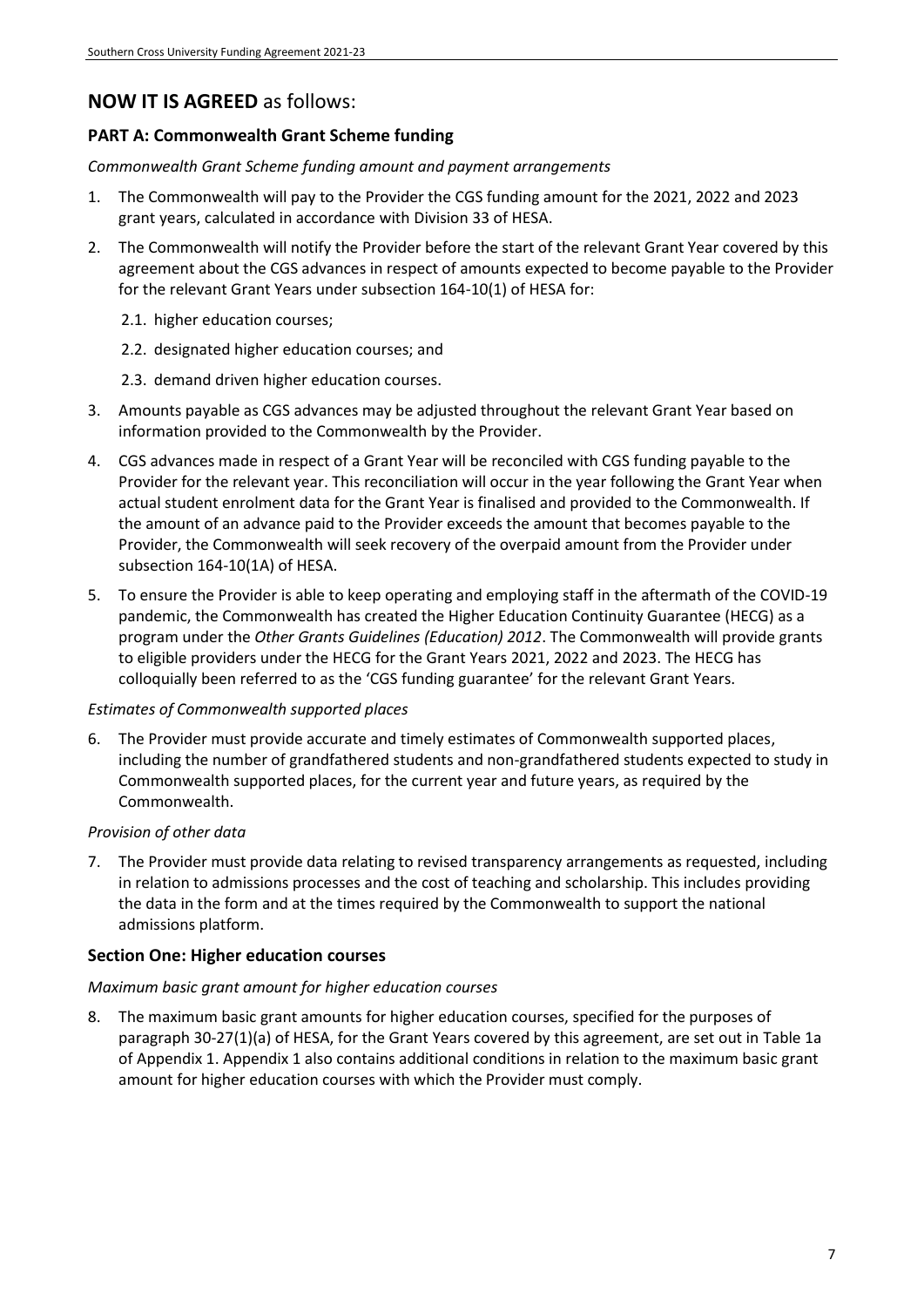#### *Trading Commonwealth supported places with another provider*

- 9. The Provider may trade Commonwealth supported places for its higher education courses with another Provider, subject to the transaction being cost neutral and receiving approval from the Commonwealth.
- 10. If a trade occurs, both providers must notify the Commonwealth in writing by 31 March of the year for which the trade applies and in advance of the census date for the traded places.
- 11. Both providers must demonstrate arrangements are in place to take into account the number of places required in the pipeline of enrolments beyond the transfer to ensure students can complete their courses.
- 12. If approved by the Commonwealth, each Provider's funding agreement will be updated to reflect the trade (including to make changes to each Provider's MBGA for higher education courses). The trade will not be effective until the required changes are made to each Provider's funding agreement.

### **Section Two: Transition Fund Loading**

#### *Amount of Transition Fund Loading payable to the Provider*

- 13. The amount of Transition Fund Loading payable to the Provider for the relevant Grant Years is calculated using the formula in the CGS Guidelines and is estimated as:
	- For 2021: \$4,563,886
	- For 2022: \$1,193,254
	- For 2023: \$0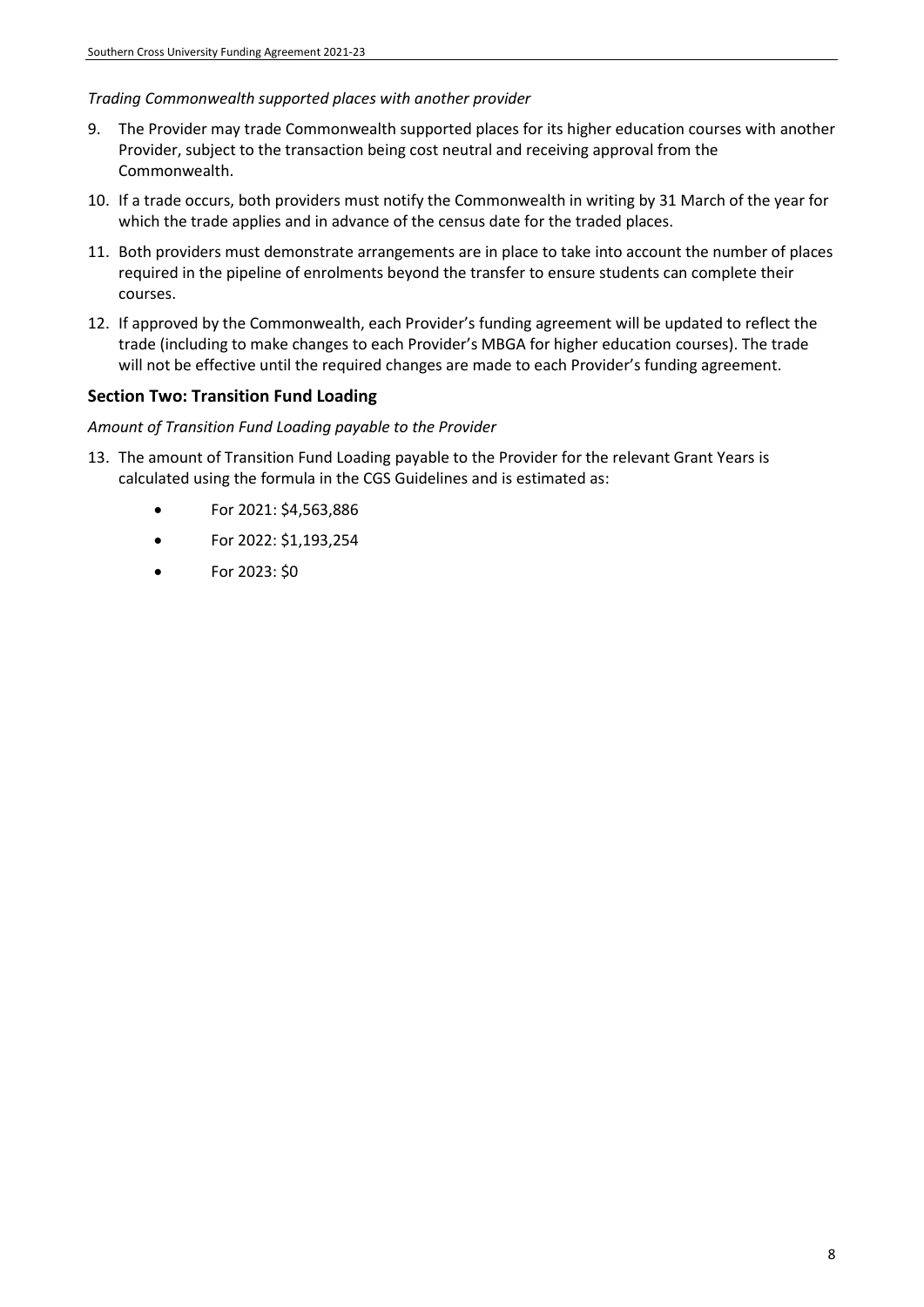#### **PART B: Other conditions and requirements**

#### *Clinical placements and practicums*

- 14. For a course that is accredited under section 49 of the National Law, the Provider must ensure that each student enrolled in the course has access to clinical placements in accordance with the approved accreditation standard for the profession.
- 15. For a course that provides a pathway to professional certification or registration, where that certification or registration requires the completion of a clinical or practicum placement (for example in initial teacher education, engineering, social work) the Provider must ensure that each student enrolled in that course has access to clinical placements or practicums in accordance with the relevant professional accreditation standards.

#### *New campuses and campus closures*

- 16. The Provider must obtain the Commonwealth's prior written approval if the Provider proposes to enrol Commonwealth supported students in a course of study that is, or is to be undertaken, primarily at an educational facility, other than one of the Provider's campuses listed below in Table 2 or approved educational facilities listed below in Table 3.
- 17. Similarly, if the Provider proposes to close a campus or approved educational facility where Commonwealth supported students are enrolled, the Provider must obtain the Commonwealth's prior written approval.

#### **Table 2: Provider's campuses**

| Name of campus |                   |  |
|----------------|-------------------|--|
| Coffs Harbour  | <b>Gold Coast</b> |  |
| Lismore        |                   |  |

#### **Table 3: Approved educational facility**

| Name of educational facility |             |  |
|------------------------------|-------------|--|
| SCU Melbourne                | SCU Sydney  |  |
| SCU Perth                    | SCU Coomera |  |

*Closures of courses*

- 18. Before closing any of the following types of undergraduate and postgraduate courses of study in which Commonwealth supported students have been enrolled for more than two years (including a major within a course of study), the Provider must consult the Commonwealth and obtain the Commonwealth's approval for the closure of the course:
	- 18.1. courses that prepare students for entry to any occupation that is experiencing a Skills Shortage;
	- 18.2. courses the closure of which would be likely to create a Skills Shortage in an occupation because the Provider is the sole or dominant provider of the national skill base for that occupation;
	- 18.3. specialised courses directed at the regional economy, the closure of which is likely, in the Commonwealth's opinion, to create serious detriment to the skills base of a regional economy; and
	- 18.4. courses in areas of priority under the Job-ready Graduates package, for example in science, engineering, computing, allied health, education and languages.
- 19. In making a decision to approve a course closure under clause 18, the Commonwealth will:
	- 19.1. seek to reach a mutually agreeable arrangement with the Provider regarding the course closure;
	- 19.2. have regard to student demand for the course, the financial viability of the course, the justification provided for a proposed course closure by the Provider and other relevant factors;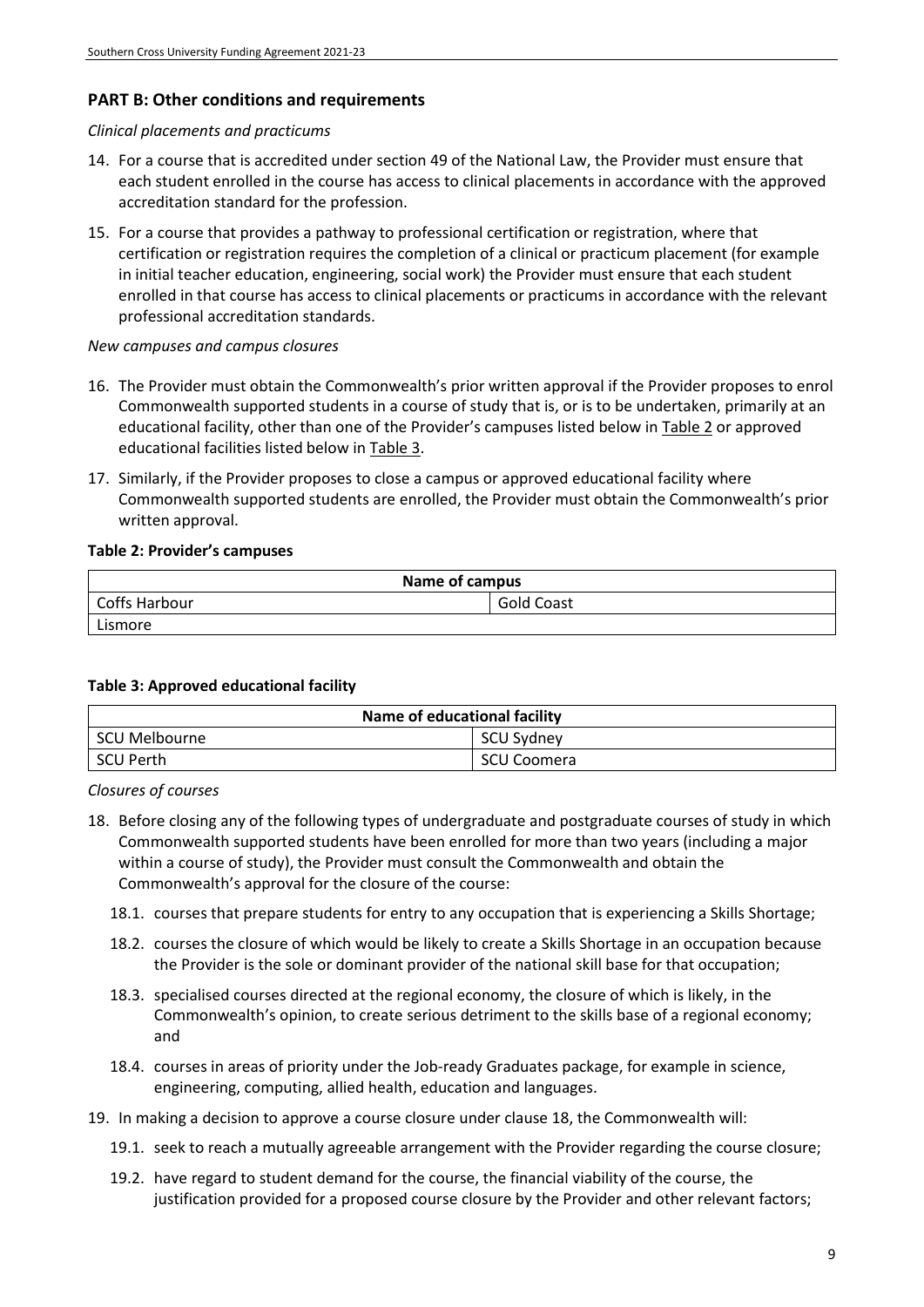- 19.3. assist the Provider to explore options to retain the course, including through cooperation with another provider or the movement of Commonwealth supported places to another provider (where applicable); and
- 19.4. not unreasonably withhold approval for a course closure so as to place an unreasonable financial burden on the Provider or place the Provider in a financially unviable position in regard to the Provider's overall financial status.

#### *Applicable law and jurisdiction*

- 20. The laws of the Australian Capital Territory apply to the interpretation of this agreement.
- 21. The parties agree to submit to the non-exclusive jurisdiction of the courts of the Australian Capital Territory and any courts which have jurisdiction to hear appeals from any of these courts in respect to any dispute under this agreement.

#### *Entire agreement, variation and severance*

- 22. This agreement and the HESA record the entire agreement between the parties in relation to its subject matter. Any previous agreement covering the relevant Grant Years is terminated and replaced by this agreement on the date this agreement is made.
- 23. Except for action the Commonwealth is expressly authorised or required to take elsewhere in this agreement or HESA, no variation of this agreement is binding unless it is agreed in writing and signed by the parties.
- 24. If a court or tribunal says any provision of this agreement has no effect or interprets a provision to reduce an obligation or right, this does not invalidate, or restrict the operation of, any other provision.

*Notices*

- 25. A party giving notice under this agreement must do so in writing or by Electronic Communication:
	- 25.1. if given by the Provider, marked for the attention of the First Assistant Secretary of the Higher Education Division of the Department of Education, Skills and Employment or other person as notified in writing by the Commonwealth to the Provider; or
	- 25.2. if given by the Commonwealth, marked for the attention of the Vice-Chancellor or other person as notified in writing by the Provider to the Commonwealth;

and must be hand delivered or sent by pre-paid post or Electronic Communication to the address specified in this clause.

The address for notices to the Commonwealth is:

First Assistant Secretary Higher Education Division Department of Education, Skills and Employment 50 Marcus Clarke Street GPO Box 9880 CANBERRA ACT 2601 Email: [cgs@dese.gov.au](mailto:cgs@dese.gov.au)

The address for notices to the Provider is:

PO Box 157 LISMORE NSW 2480 [ovc@scu.edu.au](mailto:ovc@scu.edu.au)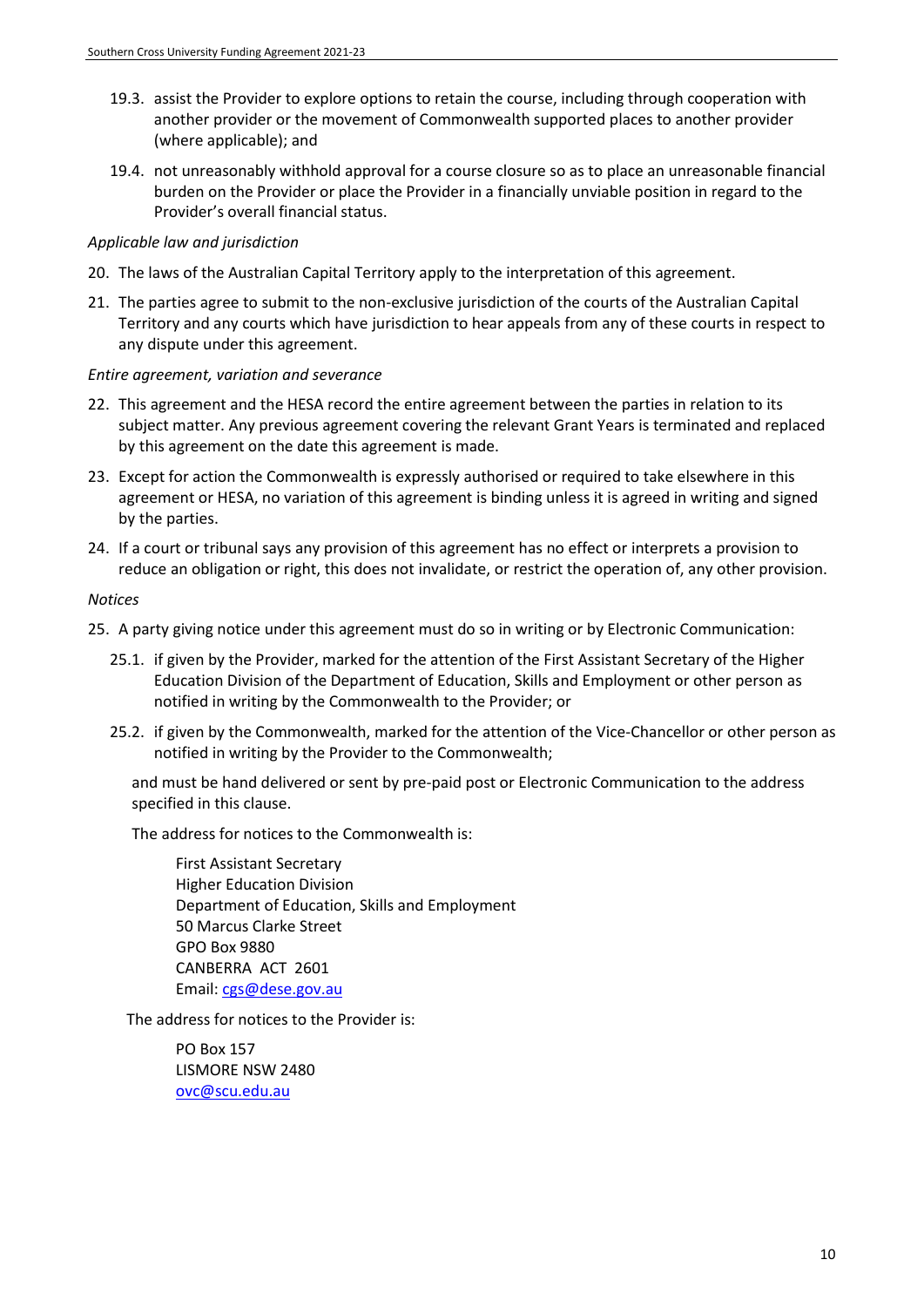- 26. A notice given under clause 25 is taken to be received:
	- 26.1. if hand delivered, on delivery;
	- 26.2. if sent by pre-paid post, 6 business days after the date of posting; or
	- 26.3. if sent by Electronic Communication, at the time that would be the time of receipt under section 14A of the *Electronic Transactions Act 1999*.

#### *Interpretation*

27. In this agreement including Attachment A and appendices, unless the contrary intention appears:

**'ABN'** has the same meaning as in section 41 of the *A New Tax System (Australian Business Number) Act 1999*;

**'CGS'** means Commonwealth Grant Scheme;

**'Commonwealth Grant'** is the grant payable to the Provider under Part 2-2 (Commonwealth Grant Scheme) of HESA;

**'course of study'** has the same meaning as in subclause 1(1) of Schedule 1 of HESA;

**'demand driven higher education course'** has the same meaning as in subclause 1(1) of Schedule 1 of HESA;

**'designated higher education course'** has the same meaning as in subclause 1(1) of Schedule 1 of HESA;

**'EFTSL'** has the same meaning as in subclause 1(1) of Schedule 1 of HESA;

**'Electronic Communication'** has the same meaning as in subsection 5(1) of the *Electronic Transactions Act 1999*;

**'funding clusters'** has the same meaning as set out in subclause 1(1) of Schedule 1 of HESA;

**'Grant Year'** has the same meaning as in subclause 1(1) of Schedule 1 of HESA;

**'higher education course'** has the same meaning as in clause 1 of Schedule 1 of HESA;

**'HESA'** means the *Higher Education Support Act 2003*;

**'Indigenous person'** has the same meaning as in subclause 1(1) of Schedule 1 of HESA;

**'maximum basic grant amount' or 'MBGA'** has the same meaning as in subclause 1(1) of Schedule 1 of HESA;

**'National Law'** means (a) for a state or territory other than Western Australia – the Health Practitioner Regulation National Law as set out in the Schedule to the *Health Practitioner Regulation National Law Act 2009 (Qld)* as it applies (with or without modification) as a law of the State or Territory; and (b) for Western Australia – the legislation enacted by the *Health Regulation National Law (WA) Act 2010* that corresponds to the Health Practitioner Regulation National Law;

**'number of Commonwealth supported places'** has the same meaning as in subclause 1(1) of Schedule 1 of HESA;

**'regional area'** has the same meaning as in subclause 1(1) of Schedule 1 of HESA;

**'remote area'** has the same meaning as in subclause 1(1) of Schedule 1 of HESA;

**'total basic grant amount'** has the same meaning as in subclause 1(1) of Schedule 1 of HESA.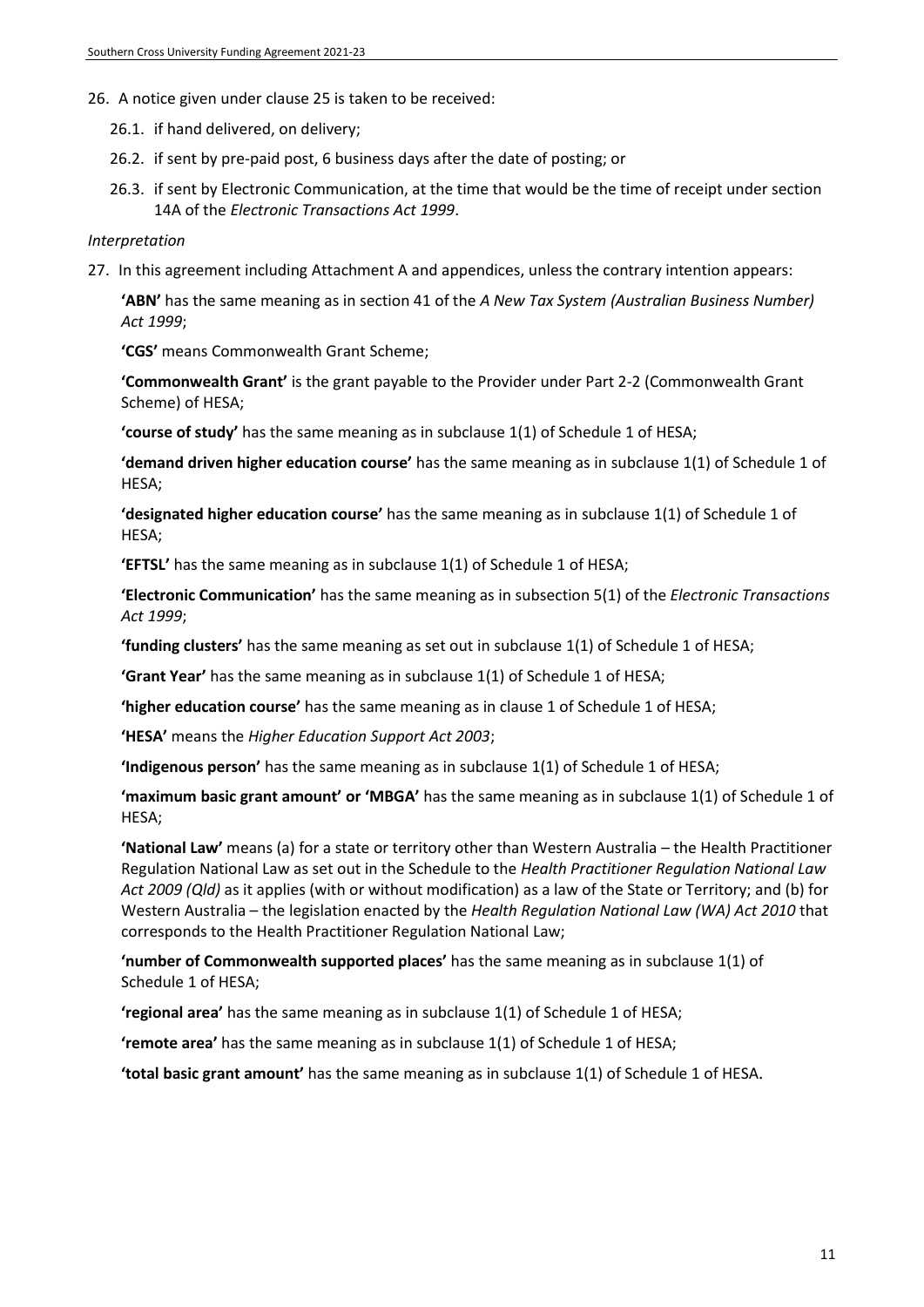- 28. In this agreement, unless the contrary intention appears:
	- 28.1. words in the singular include the plural and vice versa;
	- 28.2. clause headings or words in bold format are inserted for convenience only, and have no effect in limiting or extending the language of provisions;
	- 28.3. all references to dollars are to Australian dollars;
	- 28.4. unless stated otherwise, a reference to legislation is to legislation of the Commonwealth, as amended from time to time;
	- 28.5. an uncertainty or ambiguity in the meaning of a provision of this agreement will not be interpreted against a party just because that party prepared that provision;
	- 28.6. where a word or phrase is given a defined meaning, any other part of speech or grammatical form of that word or phrase has a corresponding meaning; and
	- 28.7. where a word or phrase is not specifically defined in this agreement and the word or phrase occurs in the *Higher Education Support Act 2003*, the word or phrase will have the same meaning as in that Act.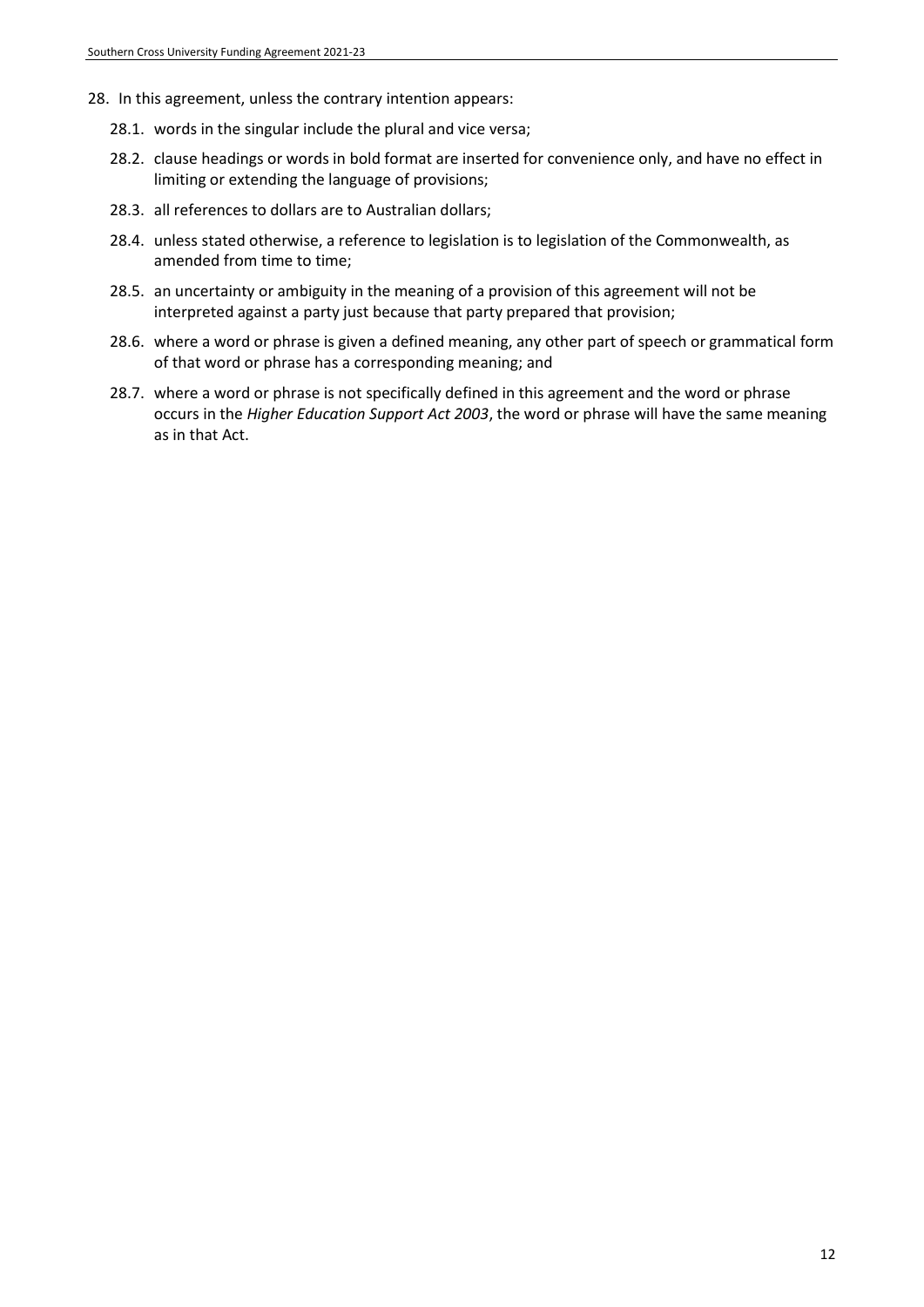#### **SIGNED for and on behalf of**

THE COMMONWEALTH OF AUSTRALIA

by Dom English, First Assistant Secretary, Higher Education Division of the Department of Education, Skills and Employment as delegate of the Minister for Education.

#### **Signed by**

Dom English

**Date:** 28 April 2021

**In the presence of: Signed by**  Drew Menzies-McVey

**Position of witness**  Assistant Secretary **SIGNED for and on behalf of** Southern Cross University

**Signed by**  Tyrone Carlin

**Position** 

Vice-Chancellor

**In the presence of: Signed by**  Nicholas Hyde

**Position or profession of witness**  Director, DUC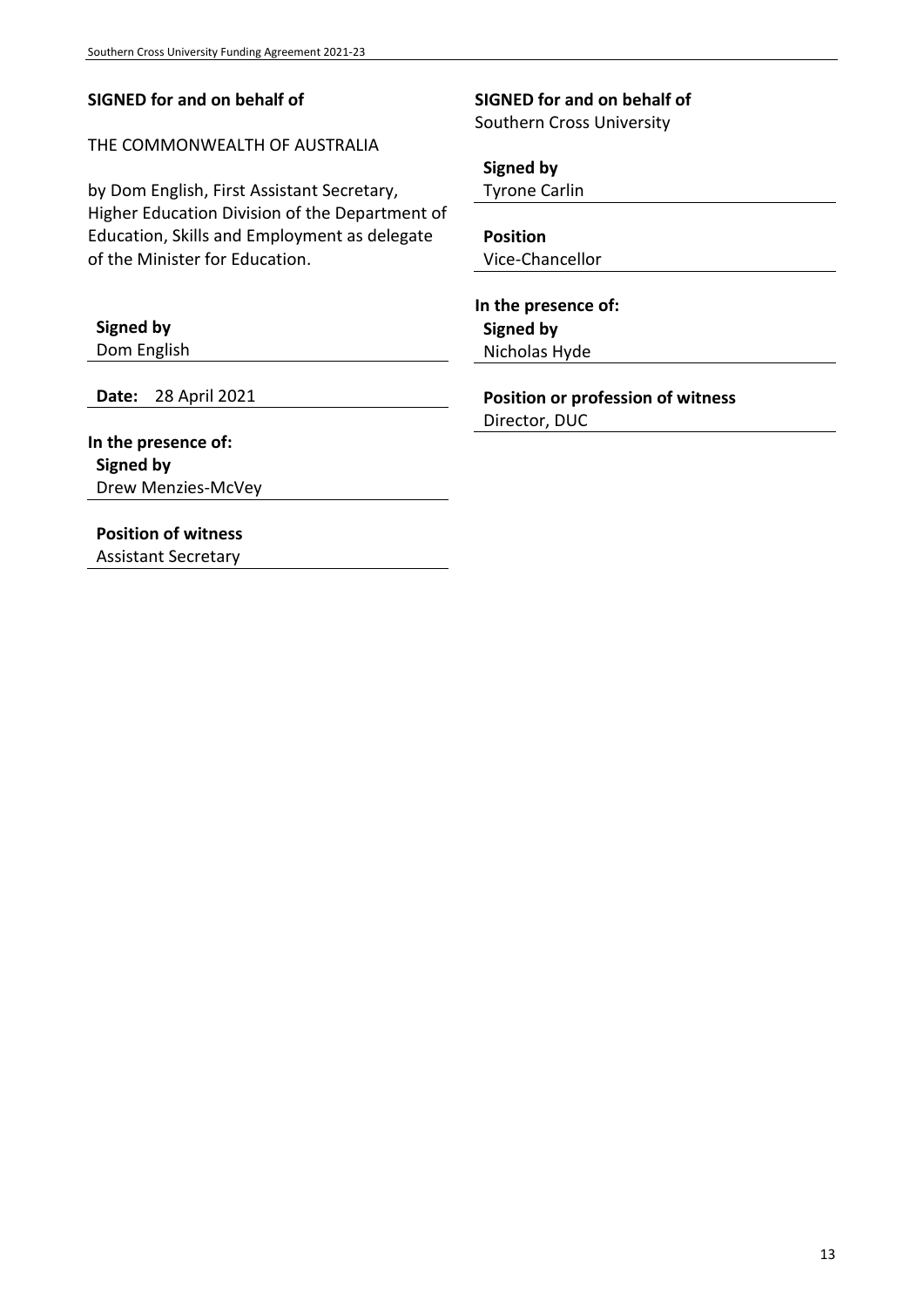#### **Appendix 1**

|      | Base MBGA    | <b>National Priority</b><br><b>Places</b> | Innovative Places | Short<br>Courses | <b>Total MBGA</b> |
|------|--------------|-------------------------------------------|-------------------|------------------|-------------------|
| 2021 | \$80,253,012 | \$4,442,500                               | \$0               | \$4,759,125      | \$89,454,637      |
| 2022 | \$80,206,132 | \$3,398,513                               | \$0               | \$0              | \$83,604,645      |
| 2023 | \$81,349,236 | \$2,409,664                               | \$0               | \$0              | \$83,758,900      |

#### **Table 1a. MBGA for 2021-23 grant years for higher education courses**

The MBGA for higher education courses for 2021 includes funding for the delivery of 315 Commonwealth supported places from 2021 in health disciplines at the Provider's Coffs Harbour campus, as originally set out in the Provider's funding agreement for 2020. This funding must only be used for the delivery of courses at the relevant campus.

The MBGA for higher education courses for 2022 includes funding for the delivery of 315 Commonwealth supported places from 2021 in health disciplines at the Provider's Coffs Harbour campus, as originally set out in the Provider's funding agreement for 2020. This funding must only be used for the delivery of courses at the relevant campus.

The MBGA for higher education courses for 2023 includes funding for the delivery of 315 Commonwealth supported places from 2021 in health disciplines at the Provider's Coffs Harbour campus, as originally set out in the Provider's funding agreement for 2020. This funding must only be used for the delivery of courses at the relevant campus.

#### **Maximum basic grant amount for higher education courses**

- 1. The maximum basic grant amount for higher education courses is calculated by:
	- 1.1. applying indexation consistent with the methodology set out in Part 5-6 of HESA; and
	- 1.2. applying the growth factors in the following table for each of the Provider's campuses.

| <b>Campus</b> | <b>Remoteness</b> | 2021 Factor | 2022 Factor | 2023 Factor |
|---------------|-------------------|-------------|-------------|-------------|
| Coffs Harbour | Regional          | 1.28%       | 2.26%       | 2.98%       |
| Lismore       | Regional          | 1.28%       | 2.26%       | 2.98%       |
| Coolangatta   | Hi metro          | 0.91%       | 1.61%       | 2.12%       |

- 2. The maximum basic grant amount for higher education courses for a year also includes the following amounts that are contingent on meeting performance-based funding requirements in each year:
	- In 2021, performance-based funding is \$864,569
	- In 2022, performance-based funding is \$1,790,715
	- In 2023, performance-based funding is \$2,686,300
- 3. If the provider does not meet the performance-based funding requirements, the Provider's MBGA for a year will be adjusted to remove the performance-based funding amount specified above.
- 4. The maximum basic grant amount for higher education courses includes funding for short courses as set out below. The Provider must use the funding in Table 1b to deliver the short courses shown in the table.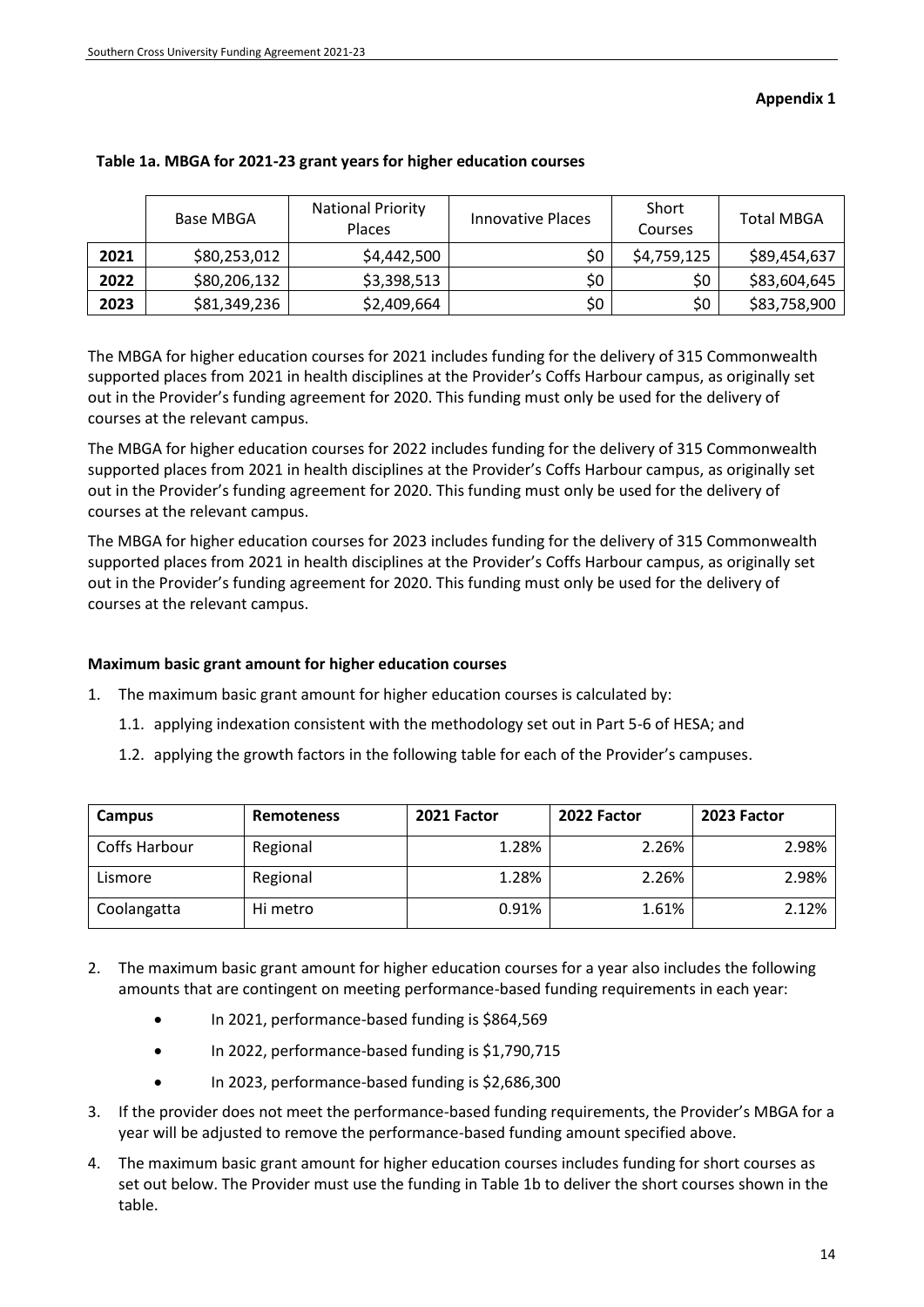5. Subject to the requirements of the *Higher Education Standards Framework (Threshold Standards) 2015*, the Provider commits to grant credit for units of study undertaken as part of any undergraduate certificate listed in Table 1b if those units may also contribute to a different higher education award that a student enrols in subsequent to completing the undergraduate certificate, including but not limited to those set out in Table 1b.

#### **Table 1b. Allocated short courses**

| <b>Course type</b>          | Course name                             | Course(s) the short           | <b>Total CGS</b> |
|-----------------------------|-----------------------------------------|-------------------------------|------------------|
|                             |                                         | course can articulate         | funding for      |
|                             |                                         | to                            | short courses    |
|                             |                                         |                               |                  |
| Undergraduate Certificate   | Undergraduate Certificate in            | Diploma of Health (up         | \$662,500        |
|                             | <b>Allied Health</b>                    | to four units in various      |                  |
|                             |                                         | specialisation -              |                  |
|                             |                                         | Speech; Podiatry and          |                  |
|                             |                                         | Pedorthics;                   |                  |
|                             |                                         | <b>Occupational Therapy;</b>  |                  |
|                             |                                         | <b>Osteopathic Studies;</b>   |                  |
|                             |                                         | Sport and Exercise            |                  |
|                             |                                         | Science; and                  |                  |
|                             |                                         | <b>Biomedical Science)</b>    |                  |
| Undergraduate Certificate   | Undergraduate Certificate in            | <b>Bachelor</b> of            | \$662,500        |
|                             | Education                               | Arts/Bachelor of              |                  |
|                             |                                         | Education                     |                  |
| Undergraduate Certificate   | Undergraduate Certificate in            | Diploma or Associate          | \$487,500        |
|                             | Engineering                             | Degree of Civil               |                  |
|                             |                                         | Construction                  |                  |
|                             |                                         | (Engineering and              |                  |
|                             |                                         | Management)                   |                  |
| Undergraduate Certificate   | Undergraduate Certificate in            | <b>Bachelor</b> of            | \$265,000        |
|                             | <b>Information Technology</b>           | Information                   |                  |
|                             |                                         | Technology                    |                  |
| Undergraduate Certificate   | Undergraduate Certificate in            | <b>Bachelor Psychological</b> | \$530,000        |
|                             | <b>Psychological Science</b>            | Science                       |                  |
| Graduate Certificate        | Graduate Certificate in                 |                               | \$19,250         |
|                             | Accounting                              |                               |                  |
| <b>Graduate Certificate</b> | <b>Graduate Certificate in Business</b> |                               | \$19,250         |
| <b>Graduate Certificate</b> | Graduate Certificate in                 |                               | \$695,625        |
|                             | <b>Education (Early Childhood)</b>      |                               |                  |
| Graduate Certificate        | Graduate Certificate in                 |                               | \$1,417,500      |
|                             | Regenerative Agriculture                |                               |                  |
| <b>Total</b>                |                                         |                               | \$4,759,125      |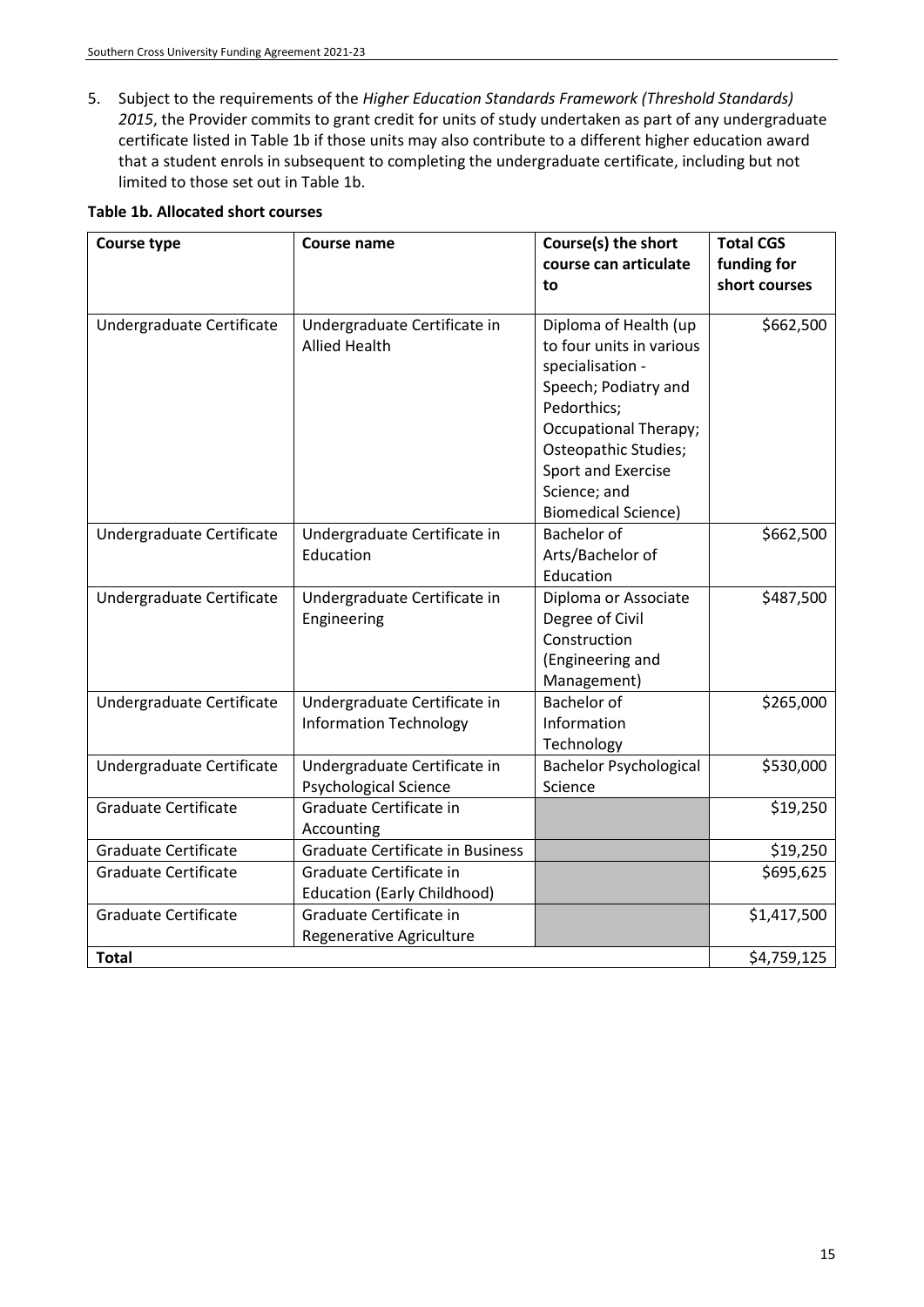#### **Appendix 2**

#### **Indigenous, Regional and Low Socio-Economic Status Attainment Fund**

- 6. In 2021, the Indigenous, Regional and Low Socio-Economic Status Attainment Fund (IRLSAF) consists of five components:
	- a) Higher Education Participation and Partnerships Program (HEPPP);
	- b) National Priorities Pool Program;
	- c) Regional Partnerships Project Pool Program;
	- d) Regional Loading Program (RLP); and
	- e) Enabling Loading Program (ELP);

#### **IRLSAF funding**

- 7. Grant amounts for the HEPPP, RLP and ELP in 2021 are calculated using the method specified for the relevant component in Divisions 1, 4 and 5 of Part 3 of Chapter 1 of the *Other Grants Guidelines (Education) 2012* (see paragraph 41-30(a) of the Act) and are estimated in Table 2a below.
	- HEPPP funding for eligible providers is calculated using the formula specified at section 1.47 of Division 1 of Part 3 of Chapter 1 of the *Other Grants Guidelines (Education) 2012*.
	- The National Priorities Pool Program and Regional Partnerships Project Pool Program are subject to a competitive grants processes and any funding under these programs will be granted separately.
	- RLP funding for eligible providers is calculated using the formula specified at section 1.59 of Division 4 of Part 3 of Chapter 1 of the *Other Grants Guidelines (Education) 2012*.
	- ELP funding for eligible providers is calculated using the formula specified at section 1.61 of Division 5 of Part 3 of Chapter 1 of the *Other Grants Guidelines (Education) 2012*.

| Table 2a. 2021 HEPPP, RLP and ELP funding |  |  |  |  |
|-------------------------------------------|--|--|--|--|
|-------------------------------------------|--|--|--|--|

| Program    | 2021        |
|------------|-------------|
| HEPPP*     | \$2,696,869 |
| <b>RLP</b> | \$1,570,551 |
| <b>ELP</b> | \$1,436,448 |

#### **Allocation of places for the purposes of the ELP**

8. For the purposes of section 1.61.1 of Division 5 of Part 3 of Chapter 1 of the *Other Grants Guidelines (Education) 2012*, the number of Commonwealth supported places allocated to the Provider for 2021- 2023 is 416.0.

#### **HEPPP reporting requirements**

9. For the purposes of section 1.50 of Division 1 of Part 3 of Chapter 1 of the *Other Grants Guidelines (Education) 2012*, the HEPPP reporting requirements in 2021 are as per Table 2b below. The Department will provide reporting templates to the Provider in early 2021 via email which the Provider must use when submitting the reports. All reports are to be submitted to [equity@dese.gov.au.](mailto:equity@dese.gov.au)